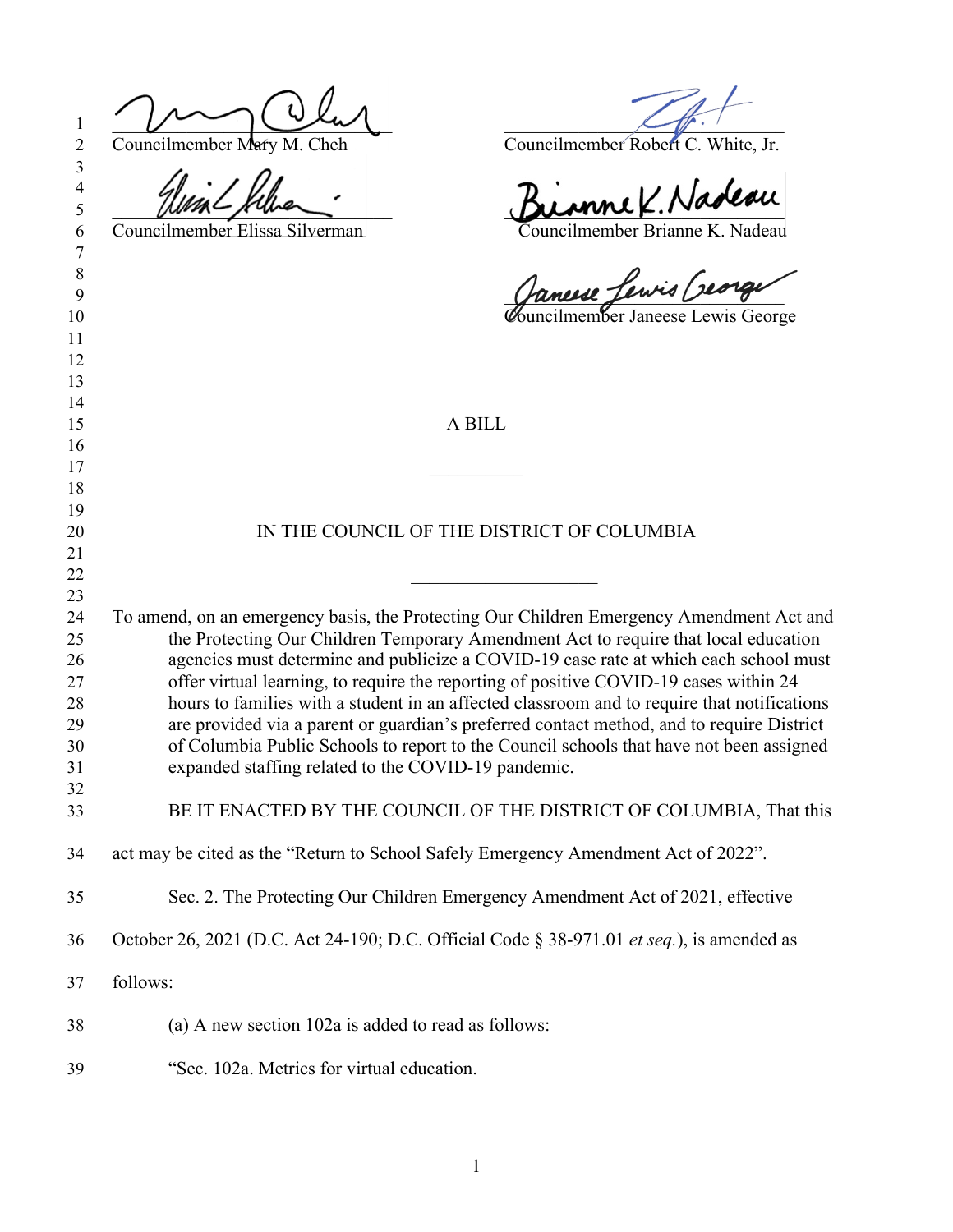| 40 | "(a) Each LEA shall determine and publicize a threshold COVID-19 case rate, which,                 |
|----|----------------------------------------------------------------------------------------------------|
| 41 | when reached by a school within the LEA, shall require the school to transition to distance        |
| 42 | learning for all students in the school within 24 hours.                                           |
| 43 | "(b) Each LEA shall publicize the method used to determine the COVID-19 case rate                  |
| 44 | determined pursuant to subsection (a) of this section. The COVID-19 case rate metric shall be      |
| 45 | calculated based on the number of students and school personnel typically present in the school    |
| 46 | building on a school day.".                                                                        |
| 47 | (b) Section 104 is amended as follows:                                                             |
| 48 | $(1)$ Subsection $(a)(2)$ is amended by striking the phrase "After" and inserting the              |
| 49 | phrase, "Within 24 hours after" in its place.                                                      |
| 50 | (2) Subsection (b) is amended to read as follows:                                                  |
| 51 | "(b)(1) The notifications required by subsection (a)(1) of this section may be electronic.         |
| 52 | "(2) The notifications required by subsection (a)(2) of this section shall be                      |
| 53 | electronic and through the preferred method of contact asserted by a student's parent or guardian, |
| 54 | if one has been asserted.".                                                                        |
| 55 | (c) A new section 105a is added to read as follows:                                                |
| 56 | "Sec. 105a. Reporting on expanded staffing.                                                        |
| 57 | "Within 2 business days after the effective date of the Return to School Safely                    |
| 58 | Emergency Amendment Act of 2022, passed on emergency basis January 4, 2022 (B24-XXX),              |
| 59 | and weekly thereafter, DCPS shall transmit to the Council the names of schools that have not       |
| 60 | been assigned a COVID Strategy & Logistics Coordinator and the names of schools that have          |
| 61 | not been assigned a full-time substitute teacher as of that date.".                                |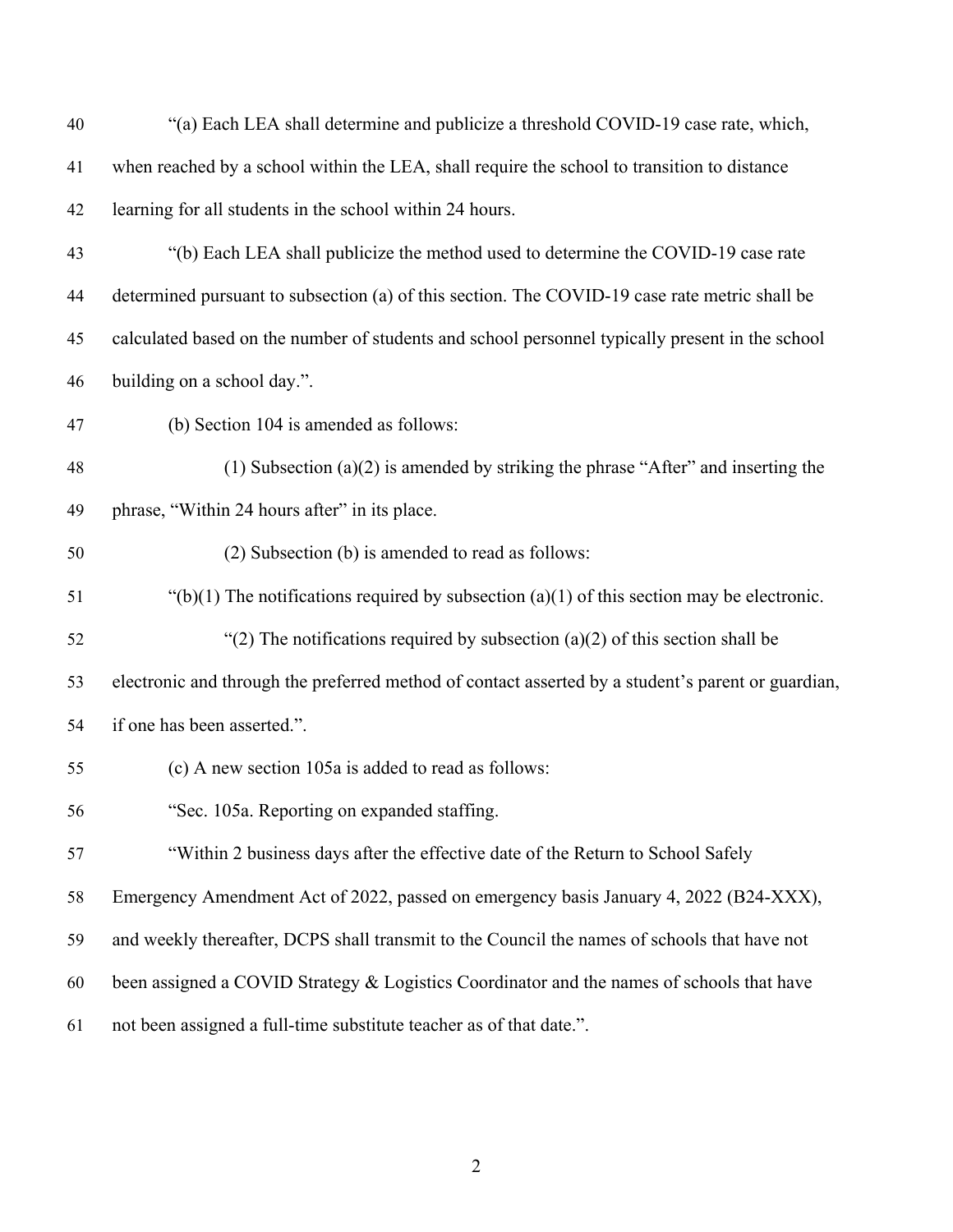| 62 | Sec. 3. The Protecting Our Children Temporary Amendment Act of 2021, enacted                       |
|----|----------------------------------------------------------------------------------------------------|
| 63 | December 13, 2021 (D.C. Act 24-241; 68 DCR 13501), is amended as follows:                          |
| 64 | (a) A new section 102a is added to read as follows:                                                |
| 65 | "Sec. 102a. Metrics for virtual education.                                                         |
| 66 | "(a) Each LEA shall determine and publicize a threshold COVID-19 case rate, that, when             |
| 67 | reached by a school within the LEA, will require the school to transition to distance learning for |
| 68 | all students in the school within 24 hours.                                                        |
| 69 | "(b) Each LEA shall publicize the method used to determine the COVID-19 case rate                  |
| 70 | determined pursuant to subsection (a) of this section. The COVID-19 case rate metric shall be      |
| 71 | calculated based on the number of students and school personnel typically present in the school    |
| 72 | building on a school day.".                                                                        |
| 73 | (b) Section 104 is amended as follows:                                                             |
| 74 | (1) Subsection $(a)(2)$ is amended by striking the phrase "After" and inserting the                |
| 75 | phrase, "Within 24 hours after" in its place.                                                      |
| 76 | (2) Subsection (b) is amended to read as follows:                                                  |
| 77 | "(b)(1) The notifications required by subsection (a)(1) of this section may be electronic.         |
| 78 | "(2) The notifications required by subsection (a)(2) of this section shall be                      |
| 79 | electronic and through the preferred method of contact asserted by a student's parent or guardian, |
| 80 | if one has been asserted.".                                                                        |
| 81 | (c) A new section 105a is added to read as follows:                                                |
| 82 | "Sec. 105a. Reporting on expanded staffing.                                                        |
| 83 | "Within 2 business days after the effective date of the Return to School Safely                    |
| 84 | Emergency Amendment Act of 2022, passed on emergency basis January 4, 2022 (B24-XXX),              |